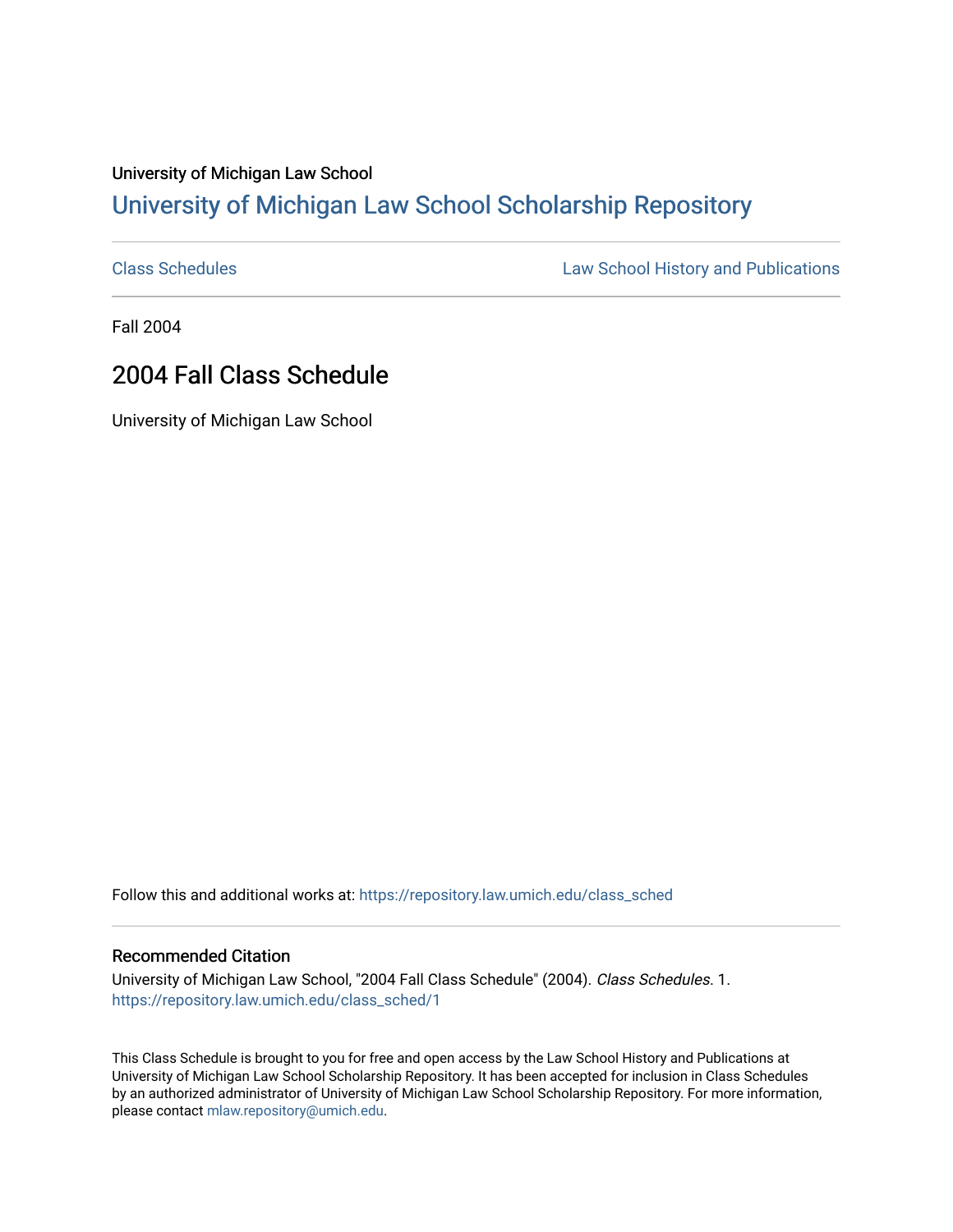## Class Schedule

[First Year Required](#page-1-0) | [Upper Class](#page-1-1) | [Seminar, Mini-Seminar](#page-3-0) | Problem Solving Initiative | [Practice Simulation](#page-3-1) | [Clinic](#page-3-2) | [Externship, Study Abroad](#page-4-0) | [Research](#page-4-1)

Fall 2004

As of 1/5/2022 4:22:08 AM

<span id="page-1-1"></span><span id="page-1-0"></span>

| Course Title                                                   |              |                  |                                 |                                 |              |           |
|----------------------------------------------------------------|--------------|------------------|---------------------------------|---------------------------------|--------------|-----------|
| Class # Section<br>Prof                                        | Credits Days |                  | Time                            | Room                            | Footnotes    | <b>DR</b> |
|                                                                |              |                  |                                 |                                 |              |           |
| First Year Required                                            |              |                  |                                 |                                 |              |           |
| <b>510 Civil Procedure</b>                                     |              |                  |                                 |                                 |              |           |
| 31320 Section 1 Professor Cooper, Edward H                     | 4.00         |                  | MTWThF 9:05-10:00               | 116 HUTCH                       | AB, 2, 15    |           |
| 31324 Section 2 Professor Cooper, Edward H                     | 4.00         |                  | MTWThF 8:05-9:00                | 116 HUTCH                       | CD, 2, 15    |           |
| 31331 Section 3 Professor Friedman, Richard D                  | 4.00         | MTWThF 1:30-2:25 |                                 | 250 HUTCH                       | EFGH, 2, 15  |           |
| 31365 Section 4 Professor Croley, Steven P                     | 4.00         | TWTh             | $1:10-2:25$                     | 220 HUTCH                       | MNOP, 2      |           |
| 520 Contracts                                                  |              |                  |                                 |                                 |              |           |
| 31343 Section 1 Professor Soper, E Philip                      | 4.00         | TWThF            | 1:30-2:25                       | 132 HUTCH                       | U, 2         |           |
| 31344 Section 2 Professor Soper,E Philip                       | 4.00         | TWThF            | $2:35-3:30$                     | 132 HUTCH                       | <b>KL, 2</b> |           |
| 31367 Section 3 Professor Pottow, John A E                     | 4.00         |                  | MTWThF 10:10-11:05              | 132 HUTCH                       | MN, 2, 15    |           |
| 31368 Section 4 Professor Radin, Margaret Jane                 | 4.00         | <b>TWThF</b>     | 10:10-11:05                     | 138 HUTCH                       | <b>OP, 2</b> |           |
| 530 Criminal Law                                               |              |                  |                                 |                                 |              |           |
| 31325 Section 1 Professor Blumenthal, Susanna L                | 4.00         | TWThF            | 1:30-2:25                       | 120 HUTCH                       | ABCD, 2      |           |
| 31345 Section 2 Professor Moran, David A                       | 4.00         | TWTh             | 4:45-6:00                       | 250 HUTCH                       | IJKL, 2      |           |
| <b>540 Intro to Constitutional Law</b>                         |              |                  |                                 |                                 |              |           |
| 31326 Section 1 Professor Halberstam, Daniel H                 | 4.00         | MTWTh            | 11:15-12:10                     | 100 HUTCH                       | ABCD, 2      |           |
| 31332 Section 2 Professor Halberstam, Daniel H                 | 4.00         | MTWTh            | 10:10-11:05                     | 120 HUTCH                       | EFGH, 2      |           |
| 590 Legal Practice I                                           |              |                  |                                 |                                 |              |           |
| 31335 Section 1 Professor Croskery-Roberts, Rachel E           | 2.00         | W/F              | 3:40-4:35 / 9:05-<br>10:00      | 218 HUTCH                       | E, 1         |           |
| 31336 Section 2 Professor Croskery-Roberts, Rachel E           | 2.00         | W/F              | 2:35-3:30 / 10:10-<br>11:05     | 236 HUTCH / 218<br><b>HUTCH</b> | F, 1         |           |
| 31341 Section 3 Professor Rozinski, Thomas G                   | 2.00         | <b>MW</b>        | 3:40-4:35                       | 100 HUTCH                       | G, 1         |           |
| 31342 Section 4 Professor Rozinski, Thomas G                   | 2.00         | M/W              | 2:35-3:30 / 4:45-5:40 100 HUTCH |                                 | H, 1         |           |
|                                                                |              |                  | $2:35-3:30$                     |                                 |              |           |
| 31347 Section 5 Professor Becker, Ted                          | 2.00         | M/W              |                                 | 132 HUTCH / 100<br><b>HUTCH</b> | 1, 1         |           |
| 31351 Section 6 Professor Becker, Ted                          | 2.00         | M/W              | 3:40-4:35                       | 150 HUTCH / 138<br><b>HUTCH</b> | J, 1         |           |
| 31352 Section 7 Professor Eisenberg, Diane Elizabeth           | 2.00         | M/W              | $1:30-2:25$                     | 132 HUTCH / S106 LLIB K, 1      |              |           |
| 31353 Section 8 Professor Eisenberg, Diane Elizabeth           | 2.00         | <b>MW</b>        | 3:40-4:35                       | 220 HUTCH                       | L, 1         |           |
| 31354 Section 9 Professor Seymour, Thomas H                    | 2.00         | T/Th             | $2:35-3:30$                     | 100 HUTCH / 120<br><b>HUTCH</b> | M, 1         |           |
| 31355 Section 10 Professor Seymour, Thomas H                   | 2.00         | T/Th             | 3:40-4:35                       | 100 HUTCH / 120<br><b>HUTCH</b> | N, 1         |           |
| 31357 Section 11 Professor Wilensky, Beth H                    | 2.00         | <b>MW</b>        | 9:05-10:00                      | S106 LLIB                       | O, 1         |           |
| 31358 Section 12 Professor Wilensky, Beth H                    | 2.00         | M/W              | 3:40-4:35                       | 218 HUTCH / 250<br><b>HUTCH</b> | P, 1         |           |
| 591 Legal Practice II                                          |              |                  |                                 |                                 |              |           |
| 31327 Section 1 Professor Frost, Philip M                      | 2.00         | MW               | $2:35-3:30$                     | 116 HUTCH                       | A, 1         |           |
| 31328 Section 2 Professor Tonner, Grace C                      | 2.00         | M/W              | 2:35-3:30                       | 138 HUTCH / S106 LLIB B, 1      |              |           |
| 31329 Section 3 Professor Connor, Laurence D                   | 2.00         | TTh              | 3:40-4:35                       | 116 HUTCH                       | C, 1         |           |
| 31330 Section 4 Professor Connor, Laurence D                   | 2.00         | TTh              | 2:35-3:30                       | 116 HUTCH                       | D, 1         |           |
| 560 Property                                                   |              |                  |                                 |                                 |              |           |
| 31346 Section 1 Professor Katz, Ellen D                        | 4.00         |                  | MTWThF 11:15-12:10              | 218 HUTCH                       | IJKL, 2      |           |
| 31369 Section 2 Professor Krier, James E                       | 4.00         | MTWTh            | 11:15-12:10                     | 150 HUTCH                       | MNOP, 2      |           |
| 580 Torts                                                      |              |                  |                                 |                                 |              |           |
| 31333 Section 1 Professor Whitman, Chris                       | 4.00         |                  | MTWThF 11:15-12:10              | 116 HUTCH                       | EF, 2, 15    |           |
| 31334 Section 2 Professor Clark, Sherman J                     | 4.00         | TWThF            | $9:05 - 10:00$                  | 132 HUTCH                       | <b>GH, 2</b> |           |
|                                                                |              |                  |                                 |                                 |              |           |
| <b>Upper Class</b>                                             |              |                  |                                 |                                 |              |           |
| 601 Administrative Law                                         |              |                  |                                 |                                 |              |           |
| 31539 Section 1 Professor Mendelson, Nina A                    | 4.00         | MTWTh            | 10:10-11:05                     | 100 HUTCH                       |              |           |
| 636 Church and State                                           |              |                  |                                 |                                 |              |           |
| 31577 Section 1 Professor Regan, Donald H                      | 2.00         | TW               | 2:35-3:30                       | 218 HUTCH                       |              |           |
| 756 Comparative Hum Rgts Law                                   |              |                  |                                 |                                 |              |           |
| 31529 Section 1 Professor McCrudden, John Christopher          | 3.00         | MTWTh            | 8:00-10:00                      | 138 HUTCH                       | 63           |           |
| <b>722 Consumption Taxes</b>                                   |              |                  |                                 |                                 |              |           |
| 32558 Section 1 Professor Avi-Yonah, Reuven S / Schenk, Alan S | 2.00         | W                | 12:25-2:25                      | 424 HUTCH                       |              |           |
| 633 Copyright                                                  |              |                  |                                 |                                 |              |           |
| 33281 Section 1 Professor Kornfield, Susan M                   | 3.00         | TW               | 8:35-10:00                      | 100 HUTCH                       |              |           |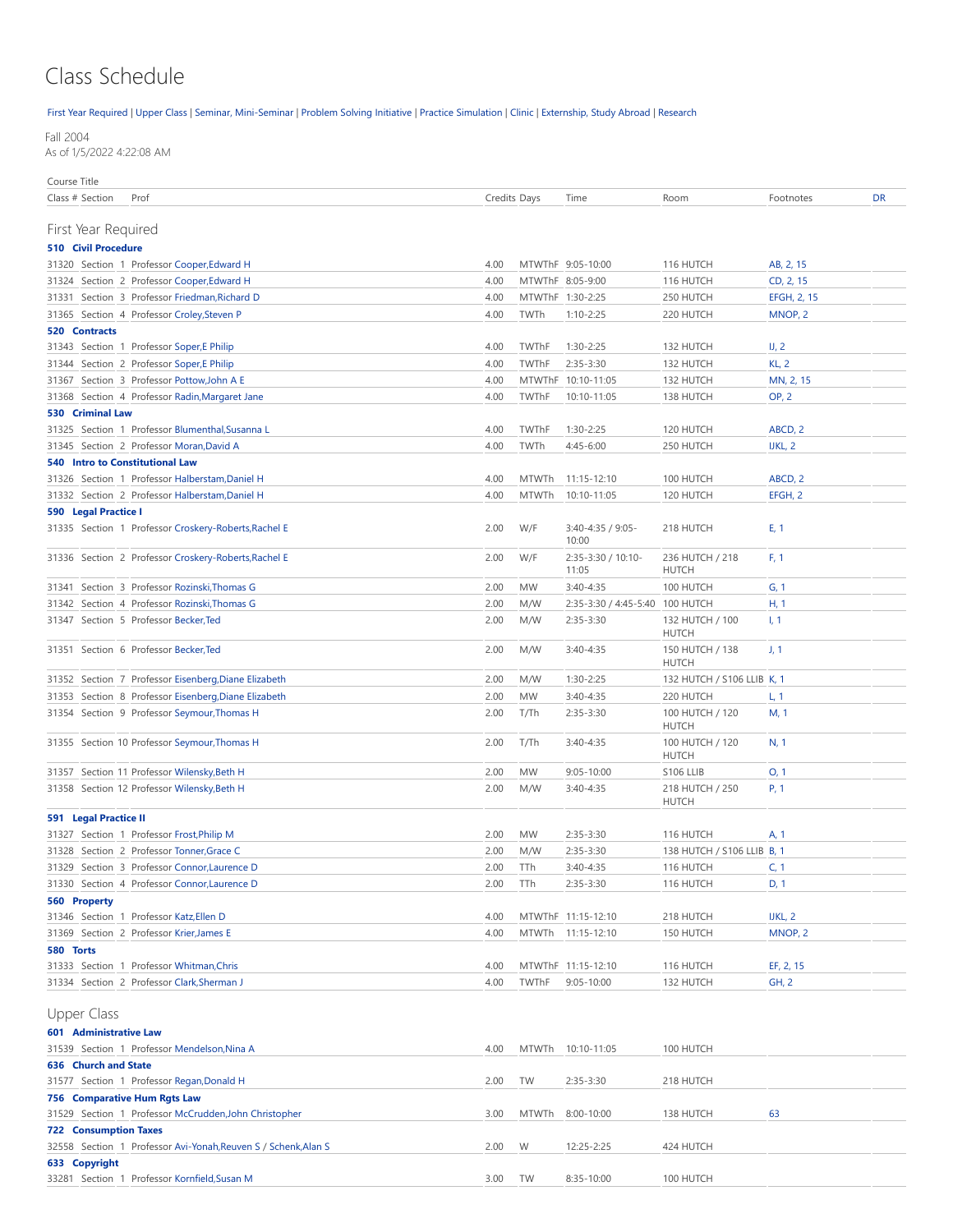| <b>634 Corporate Criminality</b>                                                             |      |              |                     |                 |            |           |
|----------------------------------------------------------------------------------------------|------|--------------|---------------------|-----------------|------------|-----------|
| 31562 Section 1 Professor Vining, Joseph                                                     | 3.00 | MThF         | 11:15-12:10         | 132 HUTCH       | 84         |           |
| <b>635 Corporate Finance</b>                                                                 |      |              |                     |                 |            |           |
| 31575 Section 1 Professor Beny, Laura Nyantung                                               | 3.00 | TWTh         | 1:30-2:25           | 138 HUTCH       | 70         |           |
| <b>749 Corporate Taxation</b>                                                                |      |              |                     |                 |            |           |
| 31563 Section 1 Professor Hasen, David Milton                                                | 3.00 | <b>MTW</b>   | 11:15-12:10         | 236 HUTCH       | 68         |           |
| <b>657 Enterprise Organization</b>                                                           |      |              |                     |                 |            |           |
| 31566 Section 1 Professor Davis, Alicia J                                                    | 3.00 | <b>MTW</b>   | 11:15-12:10         | 250 HUTCH       |            |           |
| 31573 Section 2 Professor Khanna, Vikramaditya S                                             | 4.00 | <b>MTWTh</b> | 1:30-2:25           | 100 HUTCH       |            |           |
| 665 Estate and Gift Tax                                                                      |      |              |                     |                 |            |           |
| 32224 Section 1 Professor Kahn, Douglas A                                                    | 2.00 | MT           | 1:30-2:25           | 951 LLIB        |            |           |
| 669 Evidence                                                                                 |      |              |                     |                 |            |           |
| 31564 Section 1 Professor Gross, Samuel R                                                    | 4.00 | <b>MTWTh</b> | 11:15-12:10         | 220 HUTCH       |            |           |
| 31581 Section 2 Professor Clark, Sherman J                                                   | 4.00 | <b>MTWTh</b> | 2:35-3:30           | 250 HUTCH       |            |           |
| 673 Family Law                                                                               |      |              |                     |                 |            |           |
| 33087 Section 1 Professor Cooper, Jessica R                                                  | 3.00 | <b>MWTh</b>  | 10:10-11:05         | 218 HUTCH       |            |           |
| <b>675 Federal Antitrust</b>                                                                 |      |              |                     |                 |            |           |
| 31530 Section 1 Professor Kauper, Thomas E                                                   | 3.00 | <b>MTW</b>   | $9:05 - 10:00$      | 150 HUTCH       |            |           |
| 686 Federal Indian Law                                                                       |      |              |                     |                 |            |           |
| 31567 Section 1 Professor Clarkson, Gavin Stuart                                             | 3.00 | TTh          | 11:15-12:45         | 138 HUTCH       | 18, 19, 21 |           |
|                                                                                              |      |              |                     |                 |            |           |
| 31568 Section 2 Professor Clarkson, Gavin Stuart                                             | 3.00 | TTh          | 11:15-12:45         | 138 HUTCH       | 4, 19, 21  | <b>WR</b> |
| <b>708 Financial Statement Analysis</b>                                                      |      |              |                     |                 |            |           |
| 31844 Section 1 Professor Turner, Kelli S                                                    | 2.00 | M            | $3:40 - 5:40$       | 250 HUTCH       |            |           |
| <b>681 First Amendment</b>                                                                   |      |              |                     |                 |            |           |
| 31574 Section 1 Professor White, James Boyd                                                  | 3.00 | <b>MTW</b>   | 1:30-2:25           | 116 HUTCH       | 2, 7       |           |
| 660 Foreign Aff and the Constit'n                                                            |      |              |                     |                 |            |           |
| 32490 Section 1 Professor Cleveland, Sarah H                                                 | 3.00 | <b>MTW</b>   | 11:15-12:10         | 120 HUTCH       |            |           |
| 672 Health Law: Regulation                                                                   |      |              |                     |                 |            |           |
| 35244 Section 1 Professor Payton, Sallyanne                                                  | 4.00 | TW           | $11:15 - 1:15$      | 132 HUTCH       | 93         |           |
| <b>783 International Antitrust</b>                                                           |      |              |                     |                 |            |           |
| 31561 Section 1 Professor Kauper, Thomas E                                                   | 3.00 | <b>MTW</b>   | 11:15-12:10         | 118 HUTCH       | 67         |           |
| 695 International Trade Law                                                                  |      |              |                     |                 |            |           |
| 31580 Section 1 Professor Howse, Robert L                                                    | 3.00 | <b>MTW</b>   | 2:35-3:30           | 120 HUTCH       | 18, 19     |           |
| 37177 Section 2 Professor Howse, Robert L                                                    | 3.00 | <b>MTW</b>   | $2:35-3:30$         | ARR             | 4, 19      | <b>WR</b> |
| 682 Int'l Environment Law & Policy                                                           |      |              |                     |                 |            |           |
| 31899 Section 1 Professor Parson, Edward A                                                   | 3.00 | <b>MW</b>    | 11:30-1:00          | 138 HUTCH       | 21         |           |
| 631 Intro Con Law & Am Legal Pro                                                             |      |              |                     |                 |            |           |
| 31572 Section 1 Professor Regan, Donald H                                                    | 3.00 | ThF          | 11:15-12:45         | 236 HUTCH       | 2,48       |           |
|                                                                                              |      |              |                     |                 |            |           |
| 700 Japanese Law                                                                             |      |              |                     |                 |            |           |
| 31549 Section 1 Professor West, Mark D                                                       | 3.00 | <b>MTW</b>   | 10:10-11:05         | 250 HUTCH       | 18, 19     |           |
| 31558 Section 2 Professor West, Mark D                                                       | 3.00 | <b>MTW</b>   | 10:10-11:05         | ARR             | 4, 19      | <b>WR</b> |
| 693 Jurisdiction and Choice Of Law                                                           |      |              |                     |                 |            |           |
| 31862 Section 1 Professor Liss, Jeffrey                                                      | 3.00 | Th/F         | $3:40-6:15/9:05-$   | 220 HUTCH       | 74         |           |
|                                                                                              |      |              | 11:40               |                 |            |           |
| <b>629 Law Firms and Legal Careers</b>                                                       |      |              |                     |                 |            |           |
| 31892 Section 1 Professor Lutz, Karl E                                                       | 3.00 | TW           | 2:35-4:05           | 150 HUTCH       | 3, 53      | PR        |
| 689 Leading Cases in Int'l Law                                                               |      |              |                     |                 |            |           |
| 31430 Section 1 Professor Simma, Bruno Eckard                                                | 2.00 |              | MTWThF 8:00-10:00   | 236 HUTCH       | 61, 62     |           |
| 731 Legal Ethics & Prof Resp                                                                 |      |              |                     |                 |            |           |
| 31583 Section 1 Professor Niehoff,Len                                                        | 2.00 | Т            | $3:40-5:40$         | 220 HUTCH       | 3, 55      | PR        |
| 715 Legislation                                                                              |      |              |                     |                 |            |           |
| 31578 Section 1 Professor Mendelson, Nina A                                                  | 2.00 | TW           | 1:30-2:25           | 236 HUTCH       |            |           |
| 727 Patent Law                                                                               |      |              |                     |                 |            |           |
| 31559 Section 1 Professor Eisenberg, Rebecca S                                               | 4.00 |              | MTWTh/F 10:10-11:05 | 220 HUTCH / 116 | 15, 65     |           |
|                                                                                              |      |              |                     | <b>HUTCH</b>    |            |           |
| 733 Psychology of Litigation                                                                 |      |              |                     |                 |            |           |
| 31585 Section 1 Professor Ellsworth, Phoebe C                                                | 3.00 | TWTh         | 2:35-3:30           | 220 HUTCH       |            |           |
| 696 Rsrch and Analysis in Amer Law                                                           |      |              |                     |                 |            |           |
| 31582 Section 1 Professor Frost, Philip M / Tonner, Grace C                                  | 1.00 | F            | 2:35-4:35           | 236 HUTCH       | 1,49       |           |
| <b>652 Secured Transactions</b>                                                              |      |              |                     |                 |            |           |
| 31576 Section 1 Professor Pottow, John A E                                                   | 3.00 | TWTh         | 1:30-2:25           | 218 HUTCH       | 52, 71     |           |
| <b>743 Securities Regulation</b>                                                             |      |              |                     |                 |            |           |
|                                                                                              |      |              | 10:10-11:05         | 116 HUTCH       | 2, 14, 64  |           |
|                                                                                              |      |              |                     |                 |            |           |
| 31541 Section 1 Professor Pritchard, Adam C                                                  | 3.00 | <b>MTWTh</b> |                     |                 |            |           |
| 799 Senior Judge Seminar                                                                     |      |              |                     |                 |            |           |
| 23501 Section 1 Professor Tonner, Grace C                                                    | 2.00 | TBA          | TBA                 | ARR             | 1, 24      |           |
| 794 Senior Judge Seminar II                                                                  |      |              |                     |                 |            |           |
| 23500 Section 1 Professor Tonner, Grace C                                                    | 2.00 | TBA          | TBA                 | ARR             | 24, 25     |           |
| <b>745 Sex Equality</b>                                                                      |      |              |                     |                 |            |           |
| 31584 Section 1 Professor MacKinnon, Catharine A<br><b>747 Taxation of Individual Income</b> | 3.00 | MTWTh        | 12:25-2:25          | 150 HUTCH       | 72         |           |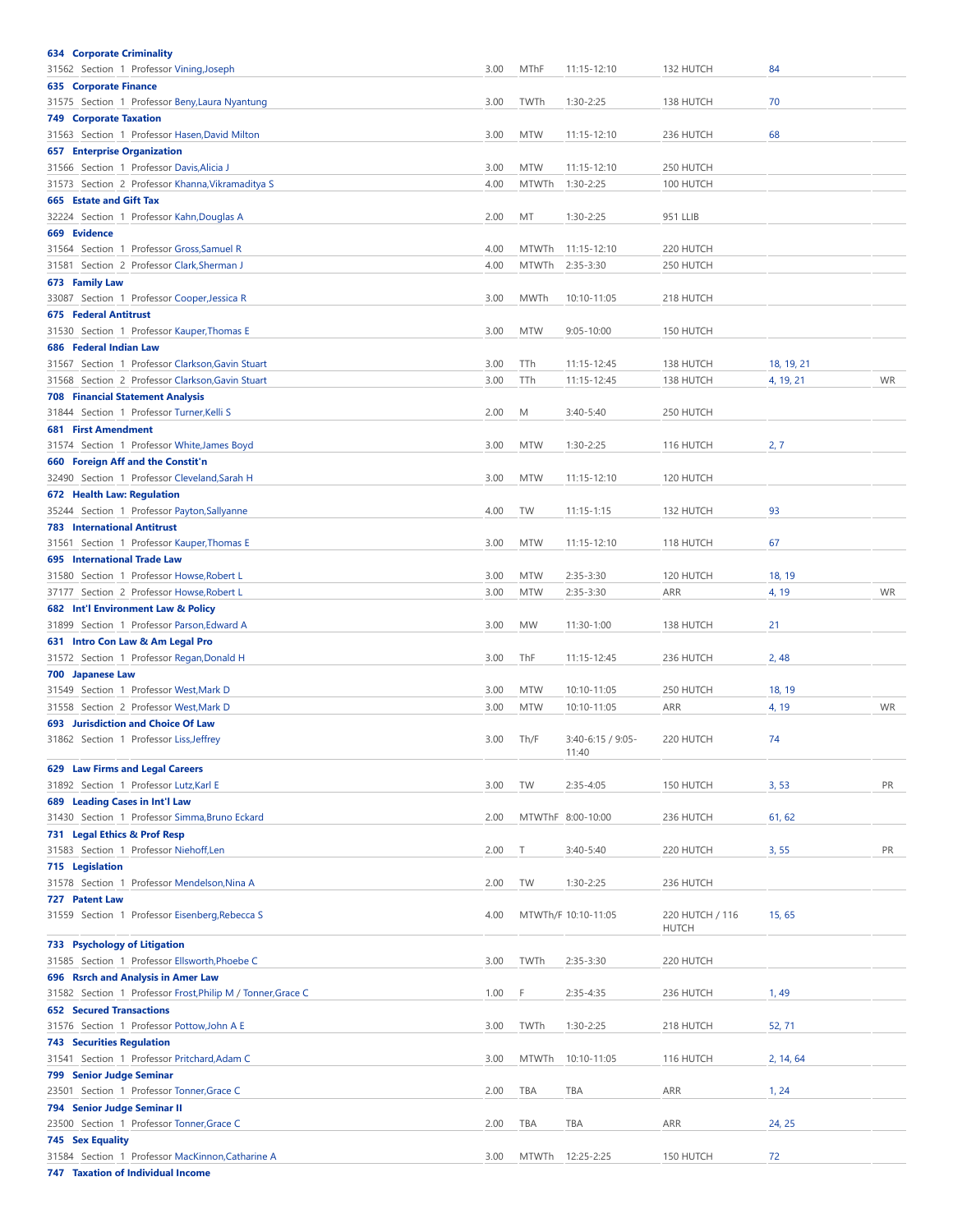<span id="page-3-2"></span><span id="page-3-1"></span><span id="page-3-0"></span>

| 31532 Section 1 Professor Kahn, Douglas A                                    | 4.00 | MTWTh      | $9:05 - 10:00$            | 220 HUTCH |                        |              |
|------------------------------------------------------------------------------|------|------------|---------------------------|-----------|------------------------|--------------|
| <b>796 Thinking Analytically</b>                                             |      |            |                           |           |                        |              |
| 31893 Section 1 Professor Parson, Edward A                                   | 3.00 | <b>MW</b>  | 8:30-10:00                | 1028 DANA | 21,78                  |              |
| <b>606 Transnational Law</b>                                                 |      |            |                           |           |                        |              |
| 31540 Section 1 Professor Avi-Yonah, Reuven S                                | 2.00 | TW         | 10:10-11:05               | 150 HUTCH | 51                     |              |
| 755 Trusts and Estates I                                                     |      |            |                           |           |                        |              |
| 31534 Section 1 Professor Waggoner, Lawrence W                               | 3.00 | <b>MTW</b> | $9:05 - 10:00$            | 120 HUTCH |                        |              |
| <b>757 Trusts and Estates II</b>                                             |      |            |                           |           | 69                     |              |
| 31565 Section 1 Professor Waggoner, Lawrence W                               | 2.00 | MT         | 11:15-12:10               | 951 LLIB  |                        |              |
| Seminar, Mini-Seminar                                                        |      |            |                           |           |                        |              |
|                                                                              |      |            |                           |           |                        |              |
| <b>851 Advanced Antitrust</b>                                                |      |            |                           |           |                        |              |
| 31851 Section 1 Professor Kauper, Thomas E                                   | 2.00 | M          | 3:40-5:40                 | 951 LLIB  | 4, 7, 73               | <b>WR</b>    |
| 804 Advanced Corporate Law<br>31877 Section 1 Professor Moscow, Cyril        | 2.00 | T          | $3:40 - 5:40$             | 236 HUTCH | 4, 7, 12, 77           | <b>WR</b>    |
| <b>806 Against Law and Economics</b>                                         |      |            |                           |           |                        |              |
| 31838 Section 1 Professor Krier, James E / Teichman, Doron                   | 2.00 | M          | 3:40-5:40                 | 424 HUTCH | 4, 7                   | <b>WR</b>    |
| 809 Anatomy of a Deal                                                        |      |            |                           |           |                        |              |
| 32124 Section 1 Professor Adelman, Barry Alan                                | 2.00 | M          | $3:40 - 5:40$             | 120 HUTCH | 2, 4, 7, 8, 9, 81      | <b>WR</b>    |
| 868 Animal Law                                                               |      |            |                           |           |                        |              |
| 31499 Section 1 Professor Vining, Joseph                                     | 2.00 | M          | 3:40-5:40                 | 118 HUTCH | 4, 7                   | <b>WR</b>    |
| <b>808 Complex Litigation</b>                                                |      |            |                           |           |                        |              |
| 31500 Section 1 Professor Jentes, William R                                  | 2.00 | M          | $3:40-5:40$               | 236 HUTCH | 4, 7, 57, 58           | <b>WR</b>    |
| 837 Constit'lizing Pub Int'l Law                                             |      |            |                           |           |                        |              |
| 33142 Section 1 Professor Fastenrath, Ulrich                                 | 2.00 | Τ          | $3:40 - 5:40$             | 424 HUTCH | 4, 7, 89               | <b>WR</b>    |
| 826 Fair Housing and Diversity                                               |      |            |                           |           |                        |              |
| 34524 Section 1 Professor Green, Saul Adair                                  | 2.00 | M          | $6:00 - 8:00$             | S106 LLIB | 4, 7                   | <b>WR</b>    |
| <b>830 Finance and Development</b>                                           |      |            |                           |           |                        |              |
| 34301 Section 1 Professor Barr, Michael S                                    | 1.00 | M          | 3:40-5:40                 | 132 HUTCH | 7, 9, 90               |              |
| 824 Globalization and Human Rights                                           |      |            |                           |           |                        |              |
| 32489 Section 1 Professor McCrudden, John Christopher                        | 2.00 | TW         | $3:40-6:10$               | S106 LLIB | 4, 7, 8, 9, 59, 80     | <b>WR</b>    |
| 841 Idea of Equality                                                         |      |            |                           |           |                        |              |
| 31528 Section 1 Professor Green, Thomas A                                    | 2.00 | W          | 7:00-9:00                 | 424 HUTCH | 4, 7, 8, 9, 83         | <b>WR</b>    |
| 827 Intellectual Property Workshop                                           |      |            |                           |           |                        |              |
| 31504 Section 1 Professor Eisenberg, Rebecca S / Radin, Margaret Jane        | 2.00 | W          | $3:40 - 5:40$             | 236 HUTCH | 7, 8, 9 (4 added       | <b>WR</b>    |
|                                                                              |      |            |                           |           | 12/7/04                |              |
| 817 Intern'l Hum Rgts in the U.S.                                            |      |            |                           |           |                        |              |
| 32496 Section 1 Professor Cleveland, Sarah H                                 | 2.00 | Th         | 3:40-5:40                 | 118 HUTCH | 4, 7, 85               | <b>WR</b>    |
| 898 Justice & Law in Int'l Relatio                                           |      |            |                           |           |                        |              |
| 31521 Section 1 Professor Howse, Robert L                                    | 2.00 | W          | 3:40-5:40                 | 118 HUTCH | 4, 7, 9                | <b>WR</b>    |
| <b>861 Law and Economics Workshop</b>                                        |      |            |                           |           |                        |              |
| 31516 Section 1 Professor Ben-Shahar, Omri / Khanna, Vikramaditya S          | 2.00 | Th         | 3:40-5:40                 | 236 HUTCH | 4, 7                   | <b>WR</b>    |
| 892 Law of Cooperative Federalism                                            |      |            |                           |           |                        |              |
| 32583 Section 1 Professor Payton, Sallyanne                                  | 2.00 | W          | 3:40-5:40                 | 242 HUTCH | 4, 7, 86               | <b>WR</b>    |
| 870 Learning Foreign Law                                                     |      |            |                           |           |                        |              |
| 31518 Section 1 Professor White, James Boyd                                  | 2.00 | W          | 3:40-5:40                 | 424 HUTCH | 4, 7, 8, 87            | <b>WR</b>    |
| <b>896 Mediating Legal Disputes</b>                                          |      |            | 9:05-11:05                |           |                        |              |
| 31493 Section 1 Professor Connor, Laurence D<br>822 Stock Market Development | 2.00 | Th         |                           | S106 LLIB | 3, 4, 7                | PR WR        |
| 31850 Section 1 Professor Beny, Laura Nyantung                               | 2.00 | Th         | 3:40-5:40                 | 242 HUTCH | 4, 7, 88               | <b>WR</b>    |
| 893 Symbolic Logic and Law                                                   |      |            |                           |           |                        |              |
| 31519 Section 1 Professor Allen, Layman E                                    | 3.00 | M/W        | 3:40-5:40 / 5:45-6:40 ARR |           | 4, 7, 94               | <b>WR</b>    |
| <b>891 The Board of Directors</b>                                            |      |            |                           |           |                        |              |
| 31524 Section 1 Professor Miro, Jeffrey H                                    | 2.00 | M          | 3:40-5:40                 | S106 LLIB | 4, 7, 8, 9             | <b>WR</b>    |
| 882 Women's Human Rights                                                     |      |            |                           |           |                        |              |
| 31494 Section 1 Professor Chinkin, Christine Mary / MacKinnon, Catharine A   | 2.00 | TWTh       | 3:40-5:40                 | 951 LLIB  | 4, 7, 8, 9, 92         | <b>WR</b>    |
|                                                                              |      |            |                           |           |                        |              |
| Practice Simulation                                                          |      |            |                           |           |                        |              |
| <b>754 Business Trans Practicum I</b>                                        |      |            |                           |           |                        |              |
| 32501 Section 1 Professor Lutz, Karl E                                       | 3.00 | МT         | 4:10-5:40                 | 138 HUTCH | 4, 7, 8, 9, 12, 46, 79 | <b>WR</b>    |
| 713 Fed Lit: Environment Case Study                                          |      |            |                           |           |                        |              |
| 33324 Section 1 Professor Buchsbaum, Andrew P                                | 3.00 | M          | 6:30-9:30                 | 236 HUTCH | 7, 12, 91              |              |
|                                                                              |      |            |                           |           |                        |              |
| Clinic                                                                       |      |            |                           |           |                        |              |
| 980 Advanced Clinical Law                                                    |      |            |                           |           |                        |              |
| 31637 Section 1 Professor Staff                                              | 1.00 | TBA        | TBA                       | ARR       | 2, 22, 32              | 64           |
| 910 Child Advocacy Clinic                                                    |      |            |                           |           |                        |              |
| 28307 Section 1 Professor Duquette, Donald N                                 | 4.00 | TTh        | 1:30-3:30                 | S106 LLIB | 1, 3, 7, 8, 9, 10      | <b>PR</b> 64 |
| 911 Child Advocacy Clinic Seminar                                            |      |            |                           |           |                        |              |
| 28308 Section 1 Professor Duquette, Donald N                                 | 3.00 | M          | 1:30-3:30                 | S106 LLIB | 1, 3, 7, 8, 9, 10      | PR           |
|                                                                              |      |            |                           |           |                        |              |